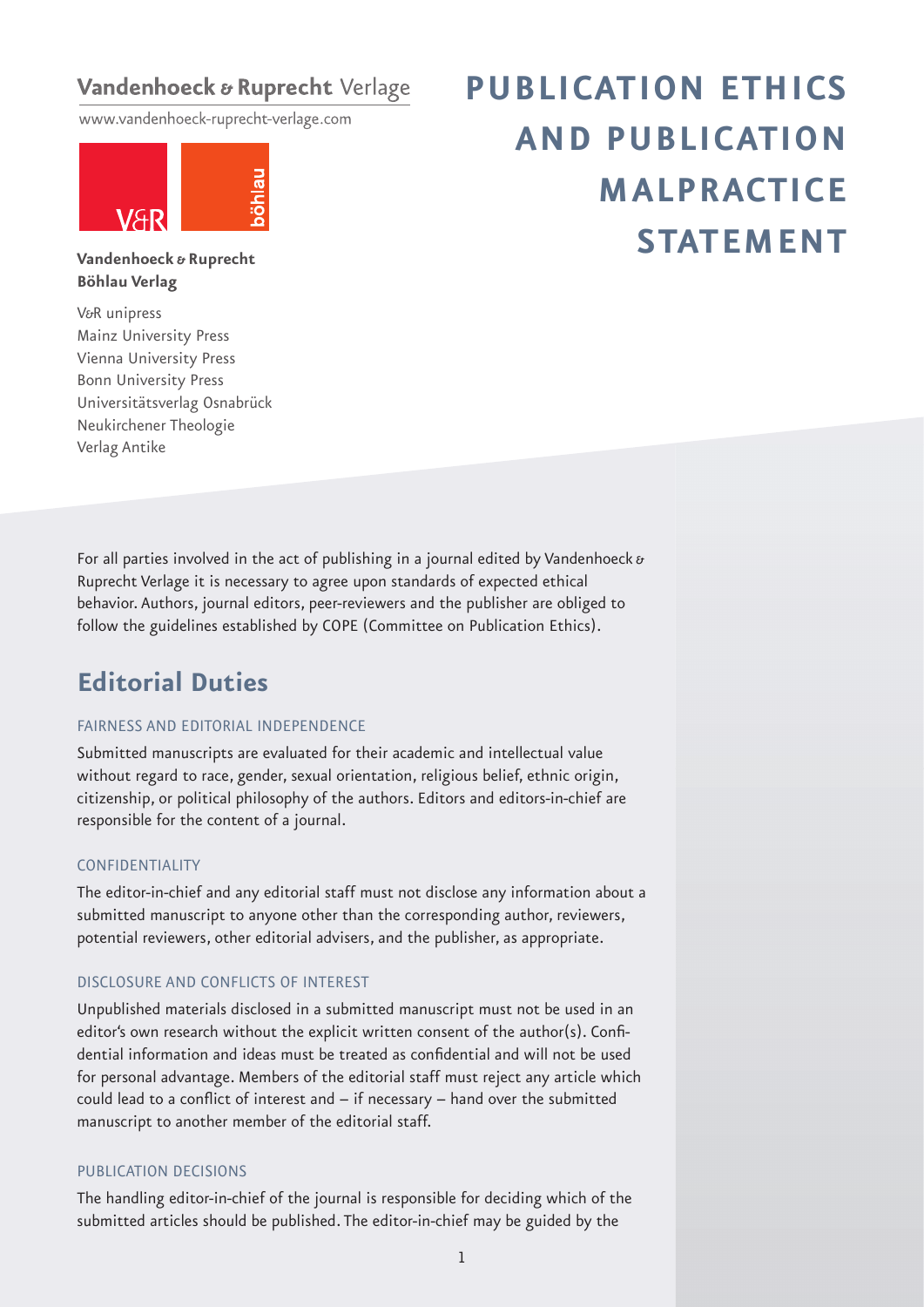policies of the journal's editorial board and constrained by such legal requirements as shall then be in force regarding libel, copyright infringement and plagiarism. The editor-in-chief may confer with other editors or reviewers in making this decision. The editorial department must inform the autor(s) about their decision as soon as possible. The decision has to be based on the submitted article's relevance to the scientific community. The editorial staff guarantees that only articles which have been peer-reviewed by at least two experts will be evaluated for publication.

#### COLLABORATION AND COOPERATION

In cases of alleged or proven scientific misconduct, fraudulent publication or plagiarism, the publisher, in close collaboration with the editors-in-chief, will take all appropriate measures to clarify the situation and to amend the article in question. This includes the prompt publication of an erratum or, in the most severe cases, the complete retraction of the affected work. If cases of alleged scientific misconduct are suspected, the editorial staff will follow COPE's corresponding flowcharts.

### **Duties of Peer-Reviewers**

#### CONTRIBUTION TO EDITORIAL DECISIONS

(Double-blind-)Peer-review assists the editor-in-chief in making editorial decisions and, through the editorial communication with the author, may also assist the author in improving the manuscript. Peer-review is an essential part of formal, scientific cummunication.

#### **PROMPTNESS**

Any referee who feels unqualified to review the research reported in a manuscript or knows that its timely review will be impossible, should immediately notify the editor-in-chief. This ensures that alternative reviewers can be contacted as soon as possible.

#### CONFIDENTIALITY

Submitted manuscripts received for evaluation are confidential documents and must be treated accordingly. They must not be shown to or be discussed with others except if authorized by the editor-in-chief. This is also valid for reviewers who have been invited for evaluation but declined.

#### STANDARDS OF OBJECTIVITY

Reviews should be conducted objectively. Referees should express their views clearly with appropriate arguments in order to support the improvement of the author's work. Personal criticism of the author is inacceptable.

#### ACKNOWLEDGEMENT OF SOURCES

Reviewers should identify relevant published work that has not been cited by the authors. Any statement that an observation, derivation, or argument had been previously reported should be accompanied by the relevant citation. A reviewer should also call to the editor's attention any substantial similarity or overlap between the manuscript under consideration and any other published data of which they have personal knowledge.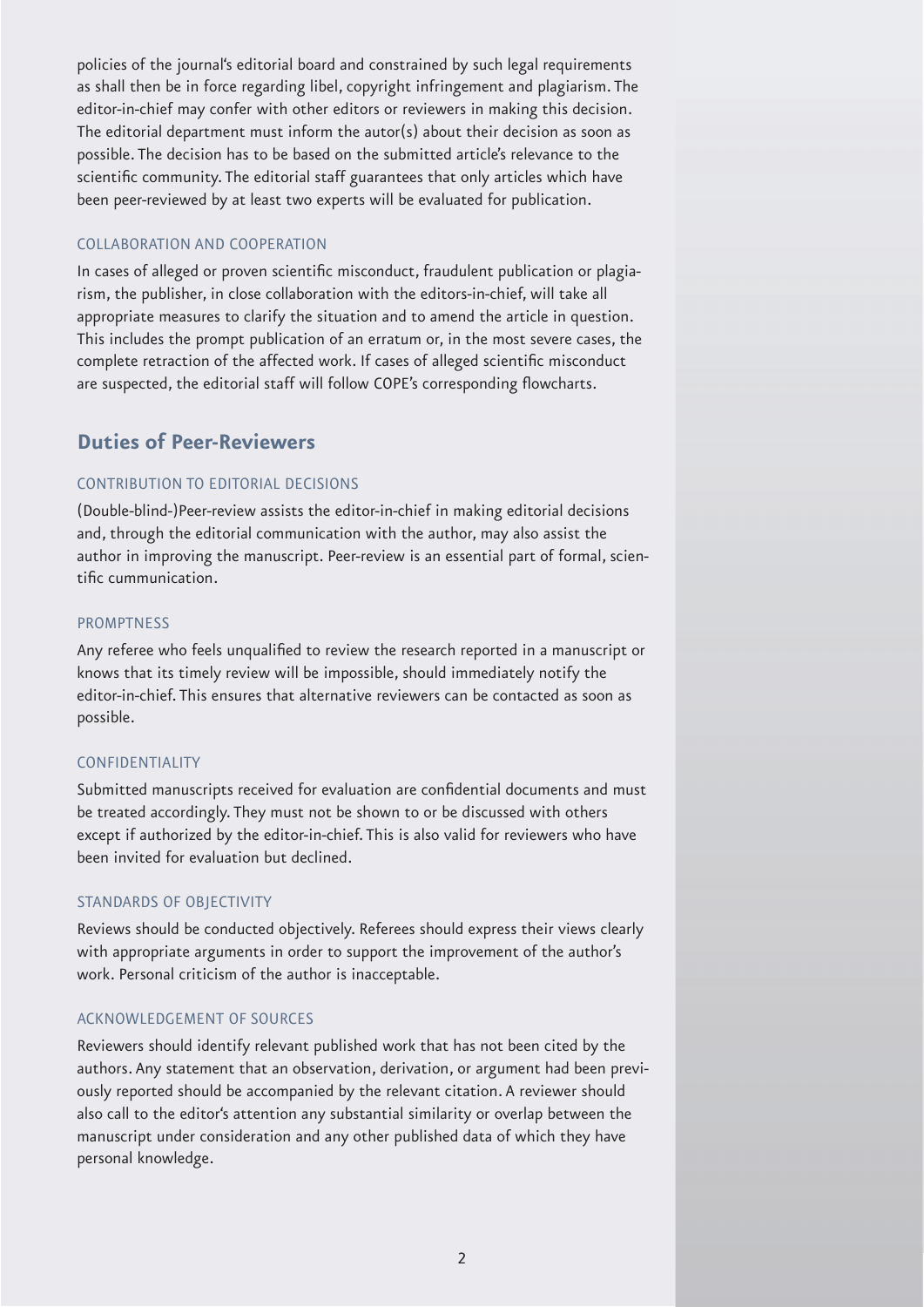#### DISCLOSURE AND CONFLICT OF INTEREST

Reviewers should reject manuscripts in which they have conflicts of interest resulting from competitive, collaborative, or other relationships or connections with any of the authors, companies, or institutions connected to the submission. Privileged information or ideas obtained through peer-review must be kept confidential and not used for personal advantage. This is also valid for reviewers who have been invited for evaluation but declined.

## **Duties of Authors**

#### GENERAL INSTRUCTIONS

The author's work should be the result of original research and should present an accurate account of the work performed. It should also contain an objective discussion of its significance. Underlying data should be represented accurately in the manuscript. A paper should contain sufficient detail and references to permit others to replicate the work. Fraudulent or knowingly inaccurate statements constitute unethical behavior and will not be tolerated.

#### ORIGINALITY AND PLAGIARISM

The authors should ensure that they have written entirely original works, and if the authors have used the work and/or words of others it should be ensured that this has been appropriately cited or quoted. Plagiarism can appear in various forms: the copying or paraphrasing of parts or whole texts written by others without proper citation, the copying of research results by others without proper citation etc. Every form of plagiarism is unethical and will not be tolerated.

#### MULTIPLE, REDUNDANT OR CONCURRENT PUBLICATION

Authors should not publish manuscripts describing essentially the same research in more than one journal or primary publication. This implicates that authors should not submit articles which already have been published in other journals. Parallel submission of the same manuscript to more than one journal constitutes unethical publishing behavior and will not be tolerated.

However, there is one exception: the publishing of the same article (as well as translations and clinical guidelines) in multiple journals can be justified if the editors-in-chief of the journal in question give their consent, data and interpretation match the results from the first publication and the first publication is mentioned in the second one.

#### AUTHORSHIP OF AN ARTICLE

Authorship should be limited to those who have made a significant contribution to the conception, design, execution, or interpretation of the reported study. All those who have made significant contributions should be listed as co-authors. Where there are others who have participated in certain substantive aspects of the research project, they should be named in an Acknowledgement section. The corresponding author should ensure that all appropriate co-authors (according to the above definition) and no inappropriate co-authors are included in the author list of the manuscript, and that all co-authors have seen and approved the final version of the paper and have agreed to its submission for publication.